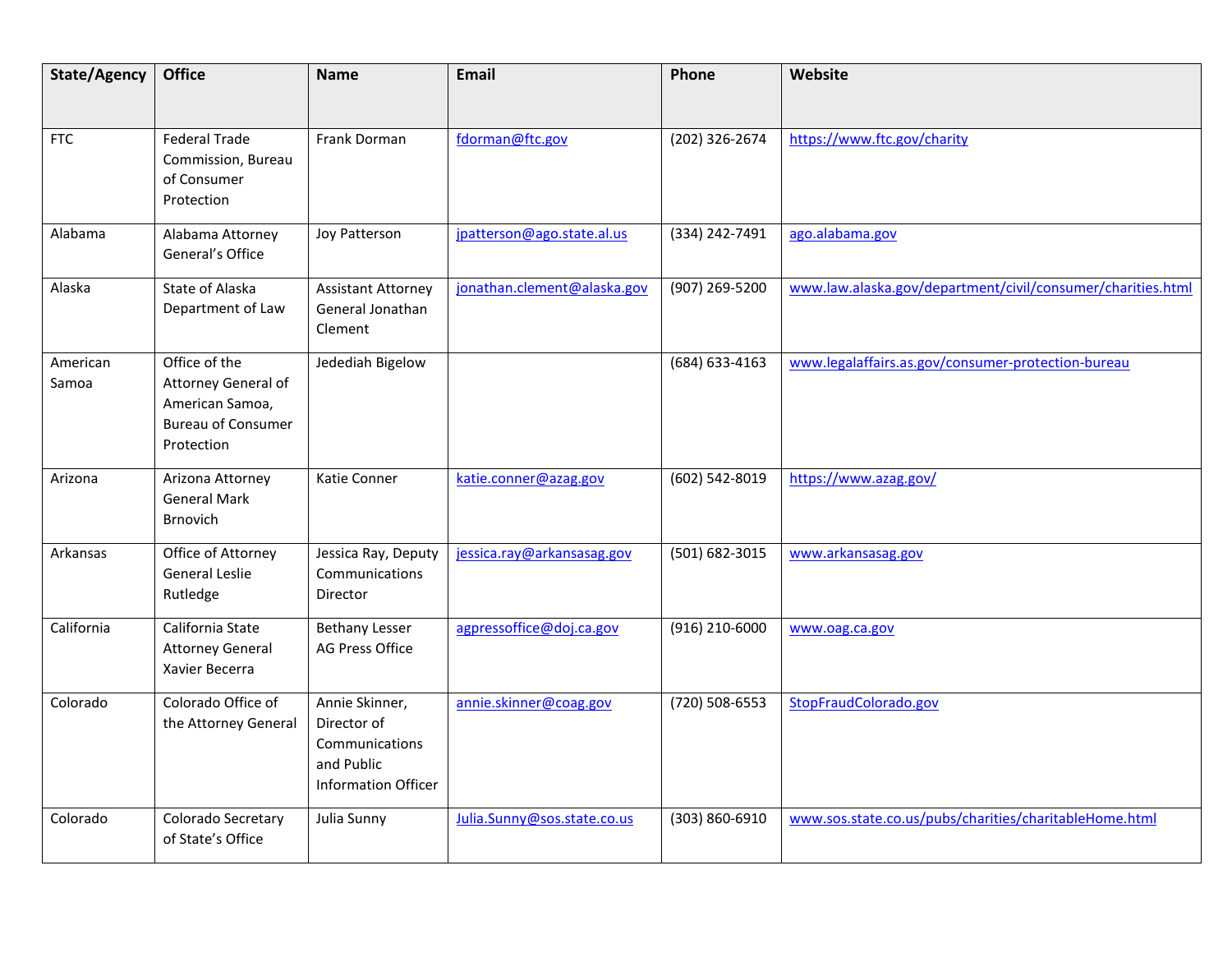| Connecticut             | Connecticut<br>Department of<br><b>Consumer Protection</b>                                                  | Lora Rae Anderson                                                                  | lorarae.anderson@ct.gov                                                                         | (860) 713-6019                   | www.ct.gov/DCP                 |
|-------------------------|-------------------------------------------------------------------------------------------------------------|------------------------------------------------------------------------------------|-------------------------------------------------------------------------------------------------|----------------------------------|--------------------------------|
| Connecticut             | Connecticut Office of<br>the Attorney General                                                               | Jaclyn Severance                                                                   | jaclyn.severance@ct.gov                                                                         | (860) 808-5324                   | www.ct.gov/ag                  |
| Delaware                | Delaware<br>Department of<br>Justice, Consumer<br>Protection Unit &<br><b>Attorney General</b><br>Matt Denn | Julia Lawes, Acting<br>Spokeswoman for<br>the Delaware<br>Department of<br>Justice | Julia.lawes@state.de.us                                                                         | (302) 577-8600                   | attorneygeneral.delaware.gov   |
| District of<br>Columbia | Office of the<br><b>Attorney General for</b><br>the District of<br>Columbia                                 | Robert P. Marus                                                                    | robert.marus@dc.gov                                                                             | (202) 724-5646                   | oag.dc.gov/consumer-protection |
| Florida                 | Florida Department<br>of Agriculture and<br><b>Consumer Services</b>                                        |                                                                                    | contact.freshfromflorida.com<br>to send an email or live chat                                   | (800) 435-7352                   | www.floridaconsumerhelp.com    |
| Florida                 | Office of the<br>Attorney General,<br>State of Florida,<br>Department of Legal<br>Affairs                   | Kylie Mason<br><b>Whitney Ray</b>                                                  | Kylie.Mason@myfloridalegal.c<br>$\underline{\mathsf{om}}$<br>Whitney.Ray@myfloridalegal.c<br>om | (850) 245-0207<br>(850) 245-0150 | www.myfloridalegal.com/MVAP    |
| Georgia                 | The Georgia<br>Department of Law's<br><b>Regulated Industries</b><br>and Professions<br>Division            | Katie Byrd                                                                         | kmccreary@law.ga.gov                                                                            | (404) 463-7540                   | law.georgia.gov                |
| Georgia                 | Office of the Georgia<br>Secretary of State,<br>Brian P. Kemp<br>Securities & Charities<br>Division         | Candice Broce,<br>Press Secretary                                                  | cbroce@sos.ga.gov                                                                               | (404) 656-4269                   | sos.ga.gov/index.php/charities |
| Guam                    | Office of the<br>Attorney General of                                                                        | Carlina Charfauros                                                                 | ccharfauros@guamag.org                                                                          | (671) 475-3324                   | www.guamag.org                 |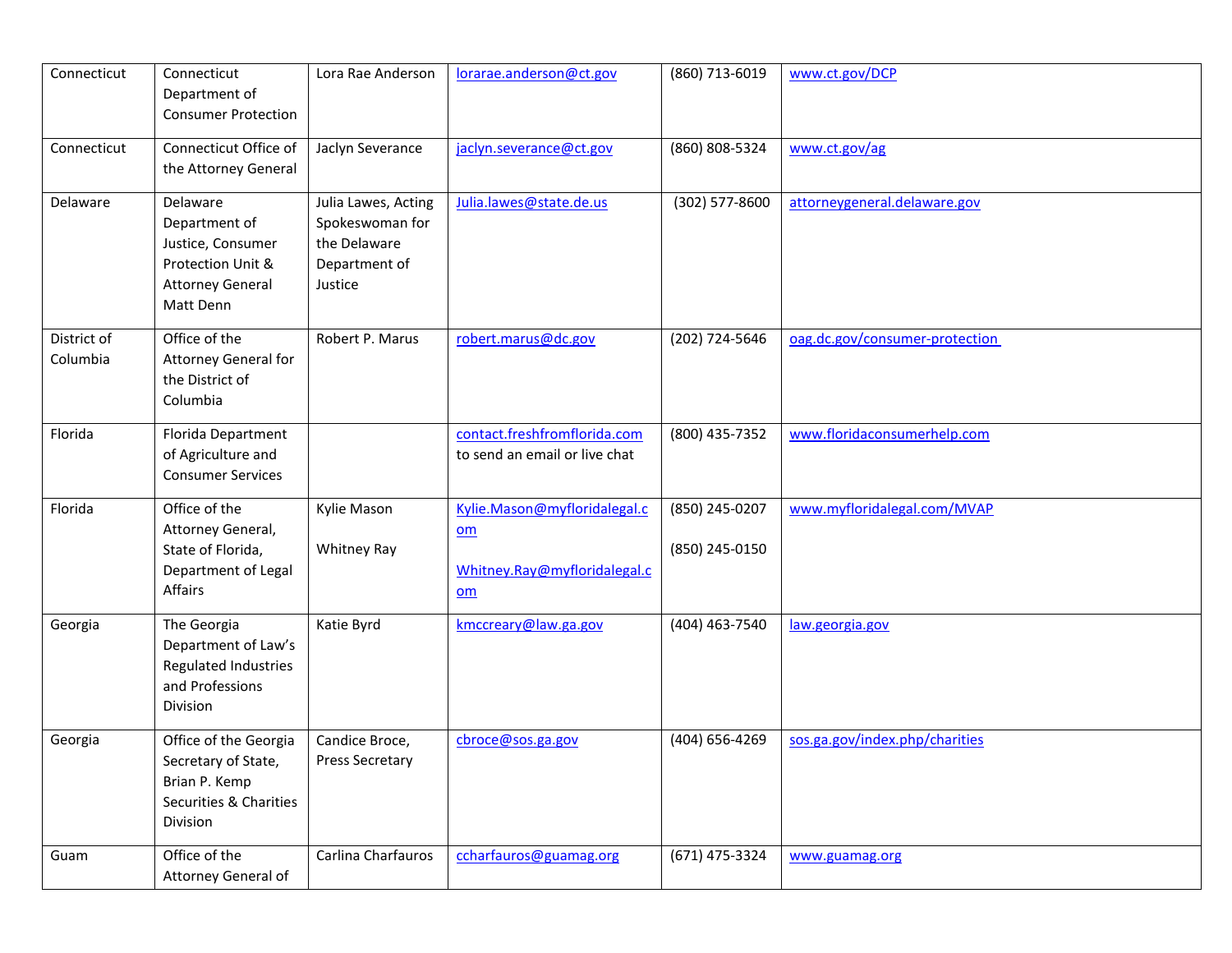|           | Guam                                                                                                      |                                                        |                                                          |                                                                      |                                 |
|-----------|-----------------------------------------------------------------------------------------------------------|--------------------------------------------------------|----------------------------------------------------------|----------------------------------------------------------------------|---------------------------------|
| Hawaii    | Hawaii State<br>Department of the<br>Attorney General,<br><b>Tax and Charities</b><br>Division            | James Walther                                          |                                                          | (808) 586-1284                                                       | ag.hawaii.gov/tax/              |
| Hawaii    | State of Hawaii<br>Department of<br>Commerce and<br>Consumer Affairs,<br>Office of Consumer<br>Protection | William Nhieu,<br>Communications<br>Officer            | wnhieu@dcca.hawaii.gov                                   | (808) 586-7582                                                       | cca.hawaii.gov/ocp/             |
| Idaho     | Idaho Attorney<br>General's Office                                                                        | Scott Graf, Director<br>of Constituent<br>Affairs      | scott.graf@ag.idaho.gov                                  | (208) 334-4112                                                       | www.ag.idaho.gov                |
| Illinois  | Office of the Illinois<br><b>Attorney General</b><br>Lisa Madigan                                         | Eileen Boyce,<br>senior press<br>secretary             |                                                          |                                                                      | www.illinoisattorneygeneral.gov |
| Indiana   | Office of the Indiana<br><b>Attorney General</b>                                                          | Bill McCleery,<br>Deputy Director of<br>Communications | bill.mccleery@atg.in.gov                                 | (317) 234-7136                                                       | www.in.gov/attorneygeneral      |
| lowa      | Iowa Attorney<br>General's Office                                                                         | Lynn Hicks,<br>Communications<br>Director              | lynn.hicks@ag.iowa.gov<br>consumer@ag.iowa.gov           | (515) 281-6699<br>(888) 777-4590                                     | www.iowaattorneygeneral.gov     |
| Kansas    | Kansas Attorney<br>General's Office                                                                       | Jennifer<br>Montgomery                                 | jennifer.montgomery@ag.ks.g<br>$\underline{\mathsf{ov}}$ | (785) 296-6115                                                       | ag.ks.gov                       |
| Kentucky  | Kentucky Office of<br>the Attorney General<br>Andy Beshear                                                | Terry Sebastian<br><b>Crystal Staley</b>               | Terry.Sebastian@ky.gov<br>Crystal.Staley@ky.gov          | (502) 696-5651<br>(502) 229-3004<br>(502) 696-5659<br>(502) 545-3714 | ag.ky.gov                       |
| Louisiana | Louisiana<br>Department of<br>Justice                                                                     | AAG Cathryn Gits                                       | gitsc@ag.louisiana.gov                                   | (225) 326-6414                                                       | www.AGJeffLandry.com            |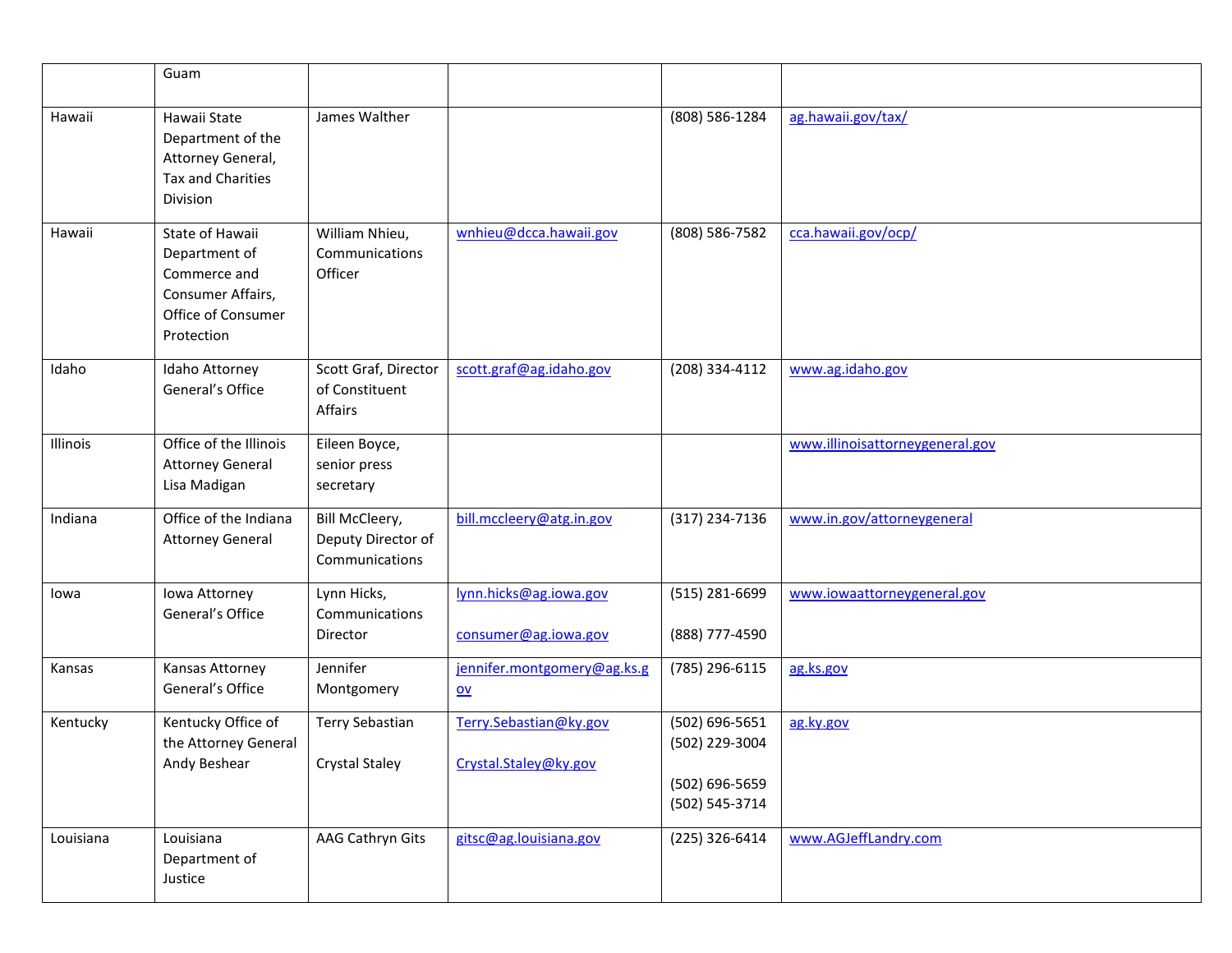| Maine         | Maine Attorney<br>General's Office                       | Linda Conti                                                                    |                                                          | (207) 626-8800   | www.Maine.gov/ag                                                              |
|---------------|----------------------------------------------------------|--------------------------------------------------------------------------------|----------------------------------------------------------|------------------|-------------------------------------------------------------------------------|
|               |                                                          | Tim Feeley                                                                     |                                                          |                  |                                                                               |
| Maryland      | Maryland Attorney<br>General Brian E.<br>Frosh           | Josaphine B.<br>Yuzuik, Assistant<br><b>Attorney General</b>                   | josaphine.yuzuik@maryland.g<br>$\underline{\mathsf{ov}}$ | (410) 260-3855   | www.marylandattorneygeneral.gov/CPD%20Documents/Tips-<br>Publications/147.pdf |
| Maryland      | Maryland Secretary<br>of State, John C.<br>Wobensmith    | Michael P. Schlein,<br>Division<br>Administrator                               | michael.schlein@maryland.go<br>$\underline{\mathsf{v}}$  | (410) 260-3863   | www.sos.maryland.gov/Charity/Pages/default.aspx                               |
| Massachusetts | Massachusetts Office<br>of the Attorney<br>General       | Margaret<br>Quackenbush,<br><b>Deputy Press</b><br>Secretary                   | Margaret.Quackenbush@State<br>.MA.US                     | $(617)$ 727-2543 | www.mass.gov/orgs/office-of-attorney-general-maura-healey                     |
| Michigan      | The Michigan<br>Department of<br><b>Attorney General</b> | Megan Hawthorne,<br><b>Press Secretary</b>                                     | hawthornem1@michigan.gov                                 | (517) 373-8060   | www.mi.gov/ag                                                                 |
| Minnesota     | Minnesota Attorney<br>General's Office.                  | Ben Wogsland,<br>Director of<br>Communications                                 | benjamin.wogsland@ag.state.<br>mn.us.                    | (651) 296-2069   | www.ag.state.mn.us                                                            |
| Mississippi   | Mississippi Secretary<br>of State's Office               | Leah Rupp Smith<br><b>Assistant Secretary</b><br>of State of<br>Communications | mailto:leah.smith@sos.ms.gov                             | (601) 359-6349   | www.sos.ms.gov                                                                |
| Mississippi   | Mississippi Attorney<br>General's Office                 | Margaret Ann<br>Morgan,<br>Communications<br>Director                          | mmorg@ago.state.ms.us                                    | (601) 497-1480   | ago.state.ms.us                                                               |
| Missouri      | Missouri Attorney<br>General's Office                    | Mary Compton                                                                   | Mary.Compton@ago.mo.gov                                  | (573) 751-3321   | ago.mo.gov                                                                    |
| Montana       | Montana<br>Department of<br>Justice                      | Anastasia Burton,<br>Deputy<br>Communications<br>Director                      | ABurton@mt.gov                                           | (406) 444-9869   | dojmt.gov                                                                     |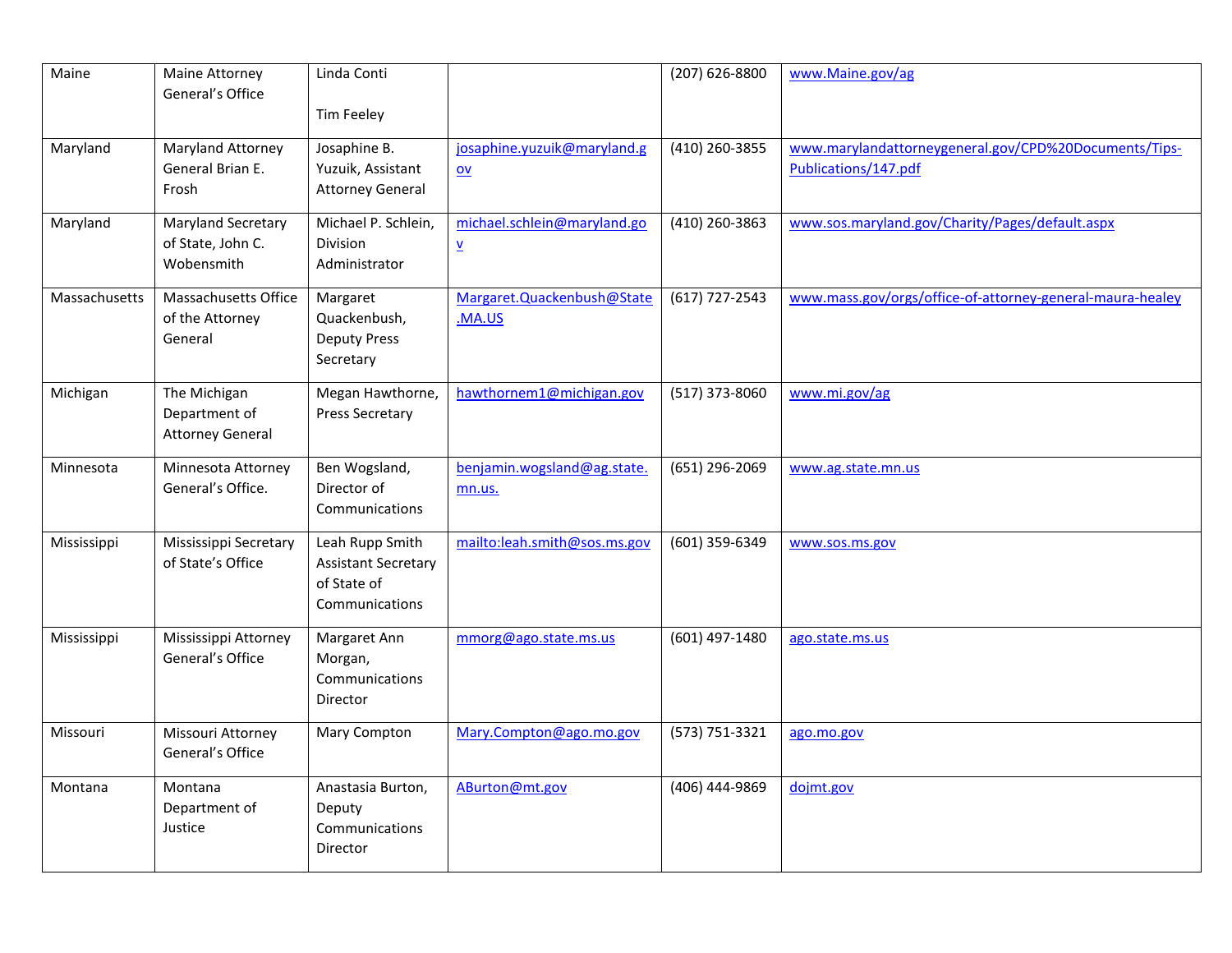| Nebraska          | Nebraska Attorney<br>General's Office                                                                                 | Suzanne Gage                                                                              | Suzanne.gage@nebraska.gov  | (402) 471-2656   | protectthegoodlife.nebraska.gov/ |
|-------------------|-----------------------------------------------------------------------------------------------------------------------|-------------------------------------------------------------------------------------------|----------------------------|------------------|----------------------------------|
| Nevada            | Office of the Nevada<br><b>Attorney General</b>                                                                       | Monica Moazez                                                                             | mmoazez@ag.nv.gov          | (702) 486-0657   | ag.nv.gov                        |
| New<br>Hampshire  | New Hampshire<br><b>Attorney General</b>                                                                              | Thomas J.<br>Donovan, Director<br>of Charitable<br>Trusts                                 | tom.donovan@doj.nh.gov     | (603) 271-3591   | www.doj.nh.gov                   |
| New Jersey        | New Jersey Office of<br>the Attorney General<br>Division of Consumer<br>Affairs                                       | Lisa Coryell                                                                              |                            | (609) 292-4791   | www.njconsumeraffairs.gov        |
| <b>New Mexico</b> | New Mexico Office of<br>the Attorney General                                                                          | David Carl, Press<br>Secretary                                                            | dcarl@nmag.gov             | (505) 288-2465   | www.nmag.gov                     |
| New York          | New York State<br>Office of the<br><b>Attorney General</b>                                                            | NYS Attorney<br>General's Press<br>Office                                                 | nyag.pressoffice@ag.ny.gov | (212) 416-8060   | ag.ny.gov                        |
| North Carolina    | North Carolina<br>Department of<br>Justice                                                                            | Laura Brewer                                                                              | lbrewer@ncdoj.gov          | (919) 716-6484   | www.ncdoj.gov                    |
| North Carolina    | North Carolina<br>Department of the<br>Secretary of State,<br>Charitable<br><b>Solicitation Licensing</b><br>Division | George Jeter                                                                              | gjeter@sosnc.gov           | (919) 814-5342   | www.sosnc.gov                    |
| North Dakota      | North Dakota Office<br>of Attorney General,<br><b>Consumer Protection</b><br>& Antitrust Division                     | Parrell D.<br>Grossman, Director<br>Consumer<br>Protection &<br><b>Antitrust Division</b> | pgrossman@.nd.gov          | (701) 328-5570   | attorneygeneral.nd.gov           |
| Ohio              | Ohio Attorney<br><b>General Mike</b><br>DeWine                                                                        |                                                                                           |                            | $(614)$ 466-3840 | www.OhioAttorneyGeneral.gov      |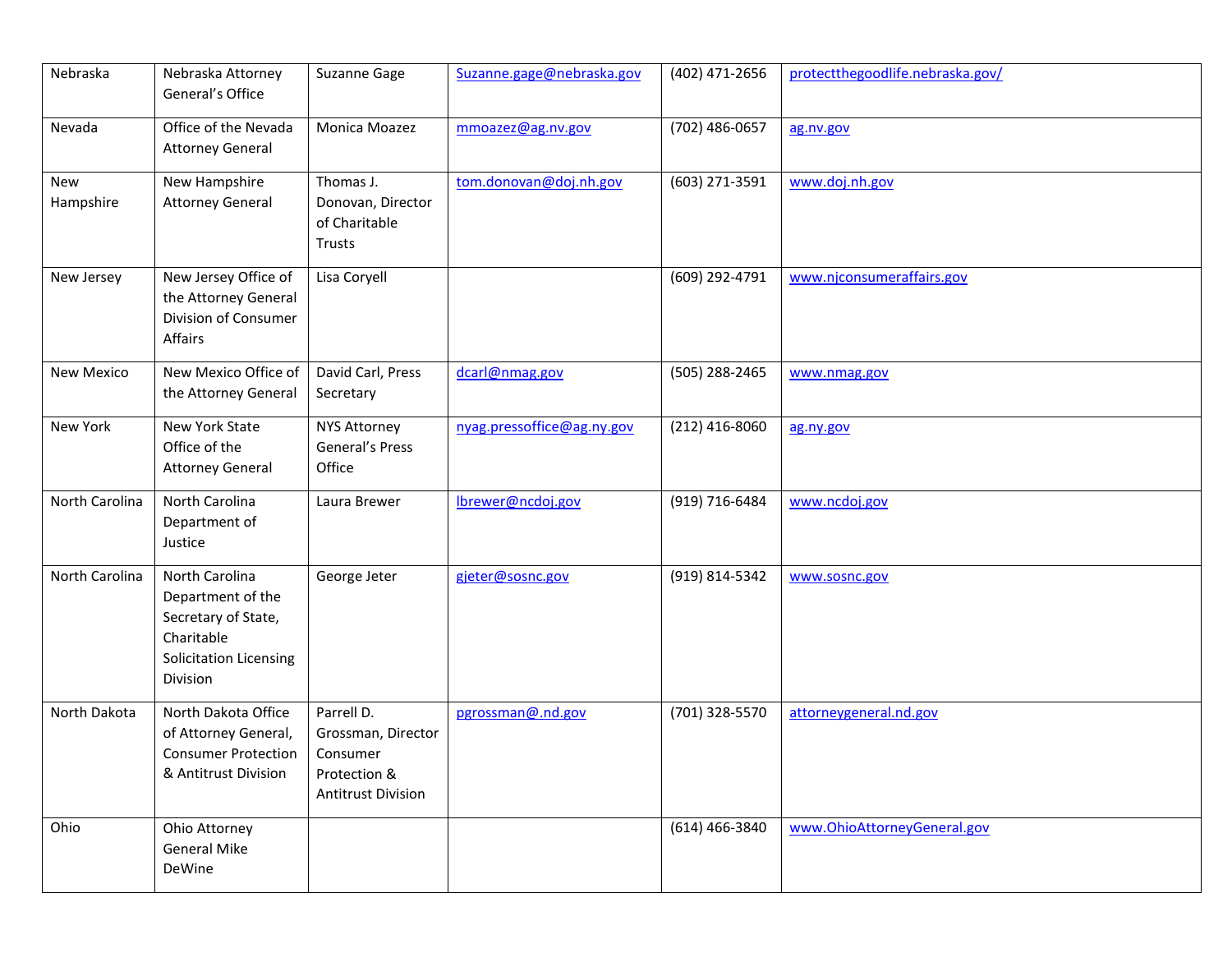| Communications<br>(405) 522-2283<br>www.oag.ok.gov//<br>Oklahoma Attorney<br>Director Terri<br>General Mike Hunter<br>Watkins<br>alex.gerszewski@oag.ok.gov<br>(405) 522-3116<br>Press Secretary<br>Alex Gerszewski<br>Oregon Department<br>Ellen Klem<br>(503) 378-6002<br>Oregon<br>Ellen.Klem@doj.state.or.us<br>www.doj.state.or.us<br>of Justice<br>Commonwealth of<br>Michael J. Gennett,<br>mgennett@pa.gov<br>(717) 772-8512<br>www.dos.pa.gov<br>Pennsylvania<br>Pennsylvania<br>Prosecuting<br>Department of State,<br>Attorney<br>Office of Chief<br>Counsel<br>Pennsylvania<br>Pennsylvania Office<br>Jodi L. Zucco,<br>jzucco@attorneygeneral.gov<br>(717) 783-6909<br>www.attorneygeneral.gov<br>of Attorney General<br>Senior Deputy<br>Josh Shapiro<br><b>Attorney General</b><br>mpacella@attorneygeneral.go<br>(717) 705-2536<br>and Attorney in<br>$\underline{\mathbf{v}}$<br>Charge of Military<br>and Veterans<br>Affairs<br>Mark A. Pacella,<br>Chief Deputy<br>Attorney General,<br>Charitable Trusts<br>and Organizations<br>Puerto Rico<br>dmaldonado@justicia.pr.gov<br>(787) 729-2002<br>Puerto Rico<br>Denise<br>www.justicia.pr.gov<br>Maldonado-Rosa,<br>Department of<br>Justice<br><b>Assistant Attorney</b><br>General<br>Rhode Island<br>Department of<br>george.wesolowski@dbr.ri.gov<br>(401) 462-9588<br>www.dbr.state.ri.us<br>George<br><b>Business Regulation</b><br>Wesolowski<br>Rhode Island<br>Rhode Island Office<br>Amy Kempe, Public<br>akempe@riag.ri.gov<br>(401) 274-4400,<br>www.riag.ri.gov<br>Information Officer<br>of the Attorney<br>ext. 2234<br>General |          |               |                          |  |
|--------------------------------------------------------------------------------------------------------------------------------------------------------------------------------------------------------------------------------------------------------------------------------------------------------------------------------------------------------------------------------------------------------------------------------------------------------------------------------------------------------------------------------------------------------------------------------------------------------------------------------------------------------------------------------------------------------------------------------------------------------------------------------------------------------------------------------------------------------------------------------------------------------------------------------------------------------------------------------------------------------------------------------------------------------------------------------------------------------------------------------------------------------------------------------------------------------------------------------------------------------------------------------------------------------------------------------------------------------------------------------------------------------------------------------------------------------------------------------------------------------------------------------------------------------------------------------------------------------------------|----------|---------------|--------------------------|--|
|                                                                                                                                                                                                                                                                                                                                                                                                                                                                                                                                                                                                                                                                                                                                                                                                                                                                                                                                                                                                                                                                                                                                                                                                                                                                                                                                                                                                                                                                                                                                                                                                                    | Oklahoma | Office of the | terri.watkins@oag.ok.gov |  |
|                                                                                                                                                                                                                                                                                                                                                                                                                                                                                                                                                                                                                                                                                                                                                                                                                                                                                                                                                                                                                                                                                                                                                                                                                                                                                                                                                                                                                                                                                                                                                                                                                    |          |               |                          |  |
|                                                                                                                                                                                                                                                                                                                                                                                                                                                                                                                                                                                                                                                                                                                                                                                                                                                                                                                                                                                                                                                                                                                                                                                                                                                                                                                                                                                                                                                                                                                                                                                                                    |          |               |                          |  |
|                                                                                                                                                                                                                                                                                                                                                                                                                                                                                                                                                                                                                                                                                                                                                                                                                                                                                                                                                                                                                                                                                                                                                                                                                                                                                                                                                                                                                                                                                                                                                                                                                    |          |               |                          |  |
|                                                                                                                                                                                                                                                                                                                                                                                                                                                                                                                                                                                                                                                                                                                                                                                                                                                                                                                                                                                                                                                                                                                                                                                                                                                                                                                                                                                                                                                                                                                                                                                                                    |          |               |                          |  |
|                                                                                                                                                                                                                                                                                                                                                                                                                                                                                                                                                                                                                                                                                                                                                                                                                                                                                                                                                                                                                                                                                                                                                                                                                                                                                                                                                                                                                                                                                                                                                                                                                    |          |               |                          |  |
|                                                                                                                                                                                                                                                                                                                                                                                                                                                                                                                                                                                                                                                                                                                                                                                                                                                                                                                                                                                                                                                                                                                                                                                                                                                                                                                                                                                                                                                                                                                                                                                                                    |          |               |                          |  |
|                                                                                                                                                                                                                                                                                                                                                                                                                                                                                                                                                                                                                                                                                                                                                                                                                                                                                                                                                                                                                                                                                                                                                                                                                                                                                                                                                                                                                                                                                                                                                                                                                    |          |               |                          |  |
|                                                                                                                                                                                                                                                                                                                                                                                                                                                                                                                                                                                                                                                                                                                                                                                                                                                                                                                                                                                                                                                                                                                                                                                                                                                                                                                                                                                                                                                                                                                                                                                                                    |          |               |                          |  |
|                                                                                                                                                                                                                                                                                                                                                                                                                                                                                                                                                                                                                                                                                                                                                                                                                                                                                                                                                                                                                                                                                                                                                                                                                                                                                                                                                                                                                                                                                                                                                                                                                    |          |               |                          |  |
|                                                                                                                                                                                                                                                                                                                                                                                                                                                                                                                                                                                                                                                                                                                                                                                                                                                                                                                                                                                                                                                                                                                                                                                                                                                                                                                                                                                                                                                                                                                                                                                                                    |          |               |                          |  |
|                                                                                                                                                                                                                                                                                                                                                                                                                                                                                                                                                                                                                                                                                                                                                                                                                                                                                                                                                                                                                                                                                                                                                                                                                                                                                                                                                                                                                                                                                                                                                                                                                    |          |               |                          |  |
|                                                                                                                                                                                                                                                                                                                                                                                                                                                                                                                                                                                                                                                                                                                                                                                                                                                                                                                                                                                                                                                                                                                                                                                                                                                                                                                                                                                                                                                                                                                                                                                                                    |          |               |                          |  |
|                                                                                                                                                                                                                                                                                                                                                                                                                                                                                                                                                                                                                                                                                                                                                                                                                                                                                                                                                                                                                                                                                                                                                                                                                                                                                                                                                                                                                                                                                                                                                                                                                    |          |               |                          |  |
|                                                                                                                                                                                                                                                                                                                                                                                                                                                                                                                                                                                                                                                                                                                                                                                                                                                                                                                                                                                                                                                                                                                                                                                                                                                                                                                                                                                                                                                                                                                                                                                                                    |          |               |                          |  |
|                                                                                                                                                                                                                                                                                                                                                                                                                                                                                                                                                                                                                                                                                                                                                                                                                                                                                                                                                                                                                                                                                                                                                                                                                                                                                                                                                                                                                                                                                                                                                                                                                    |          |               |                          |  |
|                                                                                                                                                                                                                                                                                                                                                                                                                                                                                                                                                                                                                                                                                                                                                                                                                                                                                                                                                                                                                                                                                                                                                                                                                                                                                                                                                                                                                                                                                                                                                                                                                    |          |               |                          |  |
|                                                                                                                                                                                                                                                                                                                                                                                                                                                                                                                                                                                                                                                                                                                                                                                                                                                                                                                                                                                                                                                                                                                                                                                                                                                                                                                                                                                                                                                                                                                                                                                                                    |          |               |                          |  |
|                                                                                                                                                                                                                                                                                                                                                                                                                                                                                                                                                                                                                                                                                                                                                                                                                                                                                                                                                                                                                                                                                                                                                                                                                                                                                                                                                                                                                                                                                                                                                                                                                    |          |               |                          |  |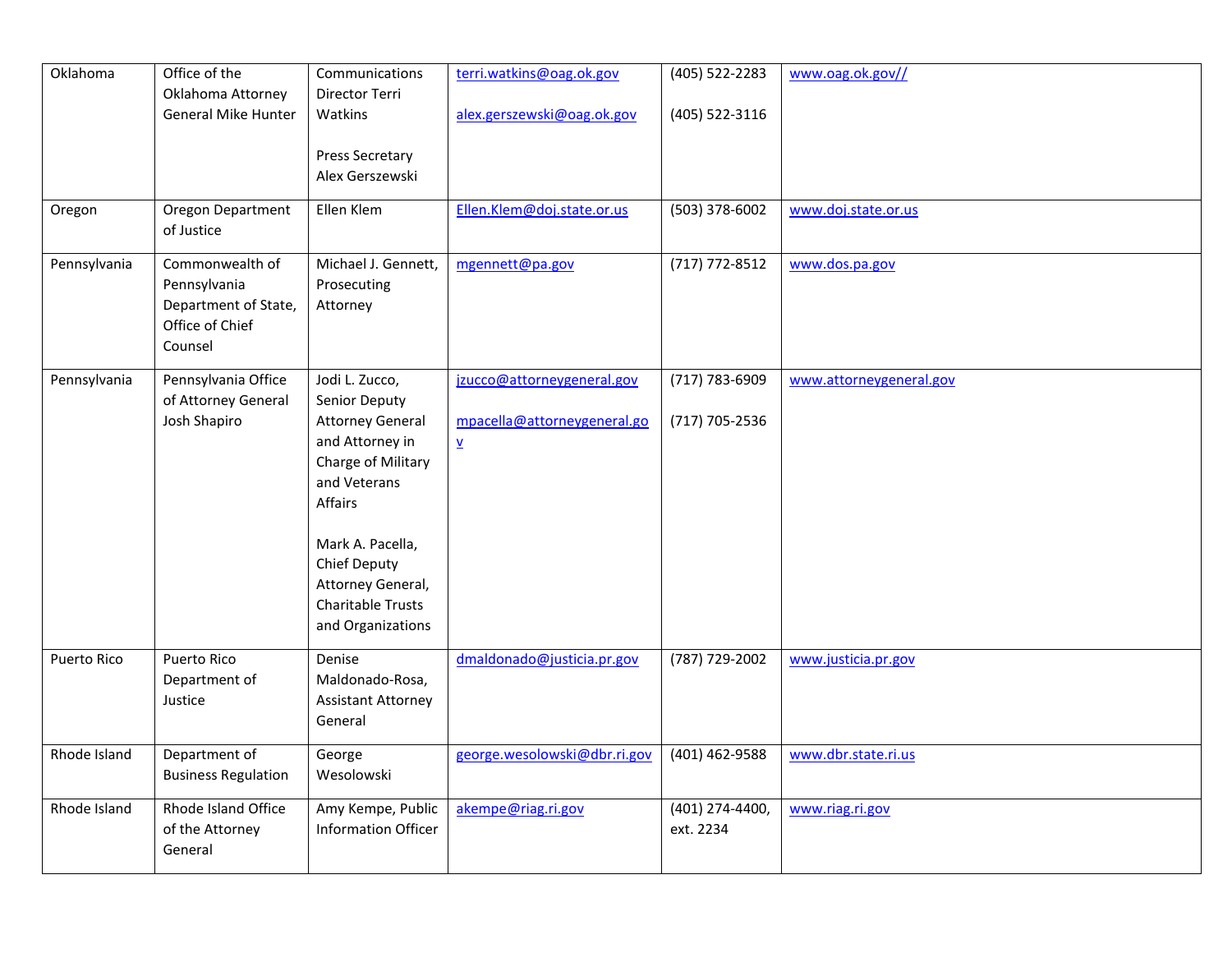| South Carolina | South Carolina<br>Secretary of State's<br>Office                                                                        | Renee Daggerhart,<br><b>Media Relations</b><br>Director                                            | rdaggerhart@sos.sc.gov                                                            | (803) 734-0629                                 | www.sos.sc.gov                                                                 |
|----------------|-------------------------------------------------------------------------------------------------------------------------|----------------------------------------------------------------------------------------------------|-----------------------------------------------------------------------------------|------------------------------------------------|--------------------------------------------------------------------------------|
| South Carolina | South Carolina<br>Attorney General's<br>Office                                                                          | Robert Kittle,<br>Communications<br>Director                                                       | rkittle@scag.gov                                                                  | (803) 734-3670                                 | www.scag.gov                                                                   |
| South Dakota   | South Dakota<br><b>Attorney General's</b><br>Office                                                                     | Sara Rabern, Public<br><b>Information Officer</b>                                                  | sara.rabern@state.sd.us                                                           | (605) 773-3215                                 | atg.sd.gov/                                                                    |
| Tennessee      | The Office of the<br><b>Tennessee Attorney</b><br>General                                                               | Anna Waller,<br><b>Assistant Attorney</b><br>General<br>Press contact:<br>Leigh Ann Apple<br>Jones | anna.waller@ag.tn.gov<br>Leighannapple.Jones@ag.tn.go<br>$\underline{\mathsf{v}}$ | $(615) 532 - 5510$<br>(615) 741-2162           | www.tn.gov/attorneygeneral.html                                                |
| Tennessee      | <b>Tennessee Secretary</b><br>of State, Division of<br>Charitable<br>Solicitations, Fantasy<br><b>Sports and Gaming</b> | Adam Ghassemi                                                                                      | adam.ghassemi@tn.gov                                                              | $(615)$ 253-2668                               | sos.tn.gov/charitable                                                          |
| Texas          | Office of the Texas<br><b>Attorney General</b>                                                                          | Amanda Sanders                                                                                     | Amanda.sanders@oag.texas.g<br>$\underline{\mathsf{ov}}$                           | (512) 936-1861                                 | www.texasattorneygeneral.gov/cpd/charities-nonprofits-<br>registration-filings |
| Utah           | <b>Utah Attorney</b><br>General's Office                                                                                | Cindy Reinhard                                                                                     | creinhard@agutah.gov                                                              | (385) 266-6795                                 | attorneygeneral.utah.gov                                                       |
| Utah           | Utah Department of<br><b>Commerce Division</b><br>of Consumer<br>Protection                                             | Jennifer Bolton                                                                                    | jenniferbolton@utah.gov                                                           | p- (801) 530-<br>6646<br>c- (801) 652-<br>8322 | dcp.utah.gov                                                                   |
| Vermont        | Office of the<br>Vermont Attorney<br>General                                                                            | Merideth<br>Chaudoir, Assistant<br><b>Attorney General</b>                                         | merideth.chaudoir@vermont.<br>gov                                                 | (802) 828-5479                                 | ago.vermont.gov                                                                |